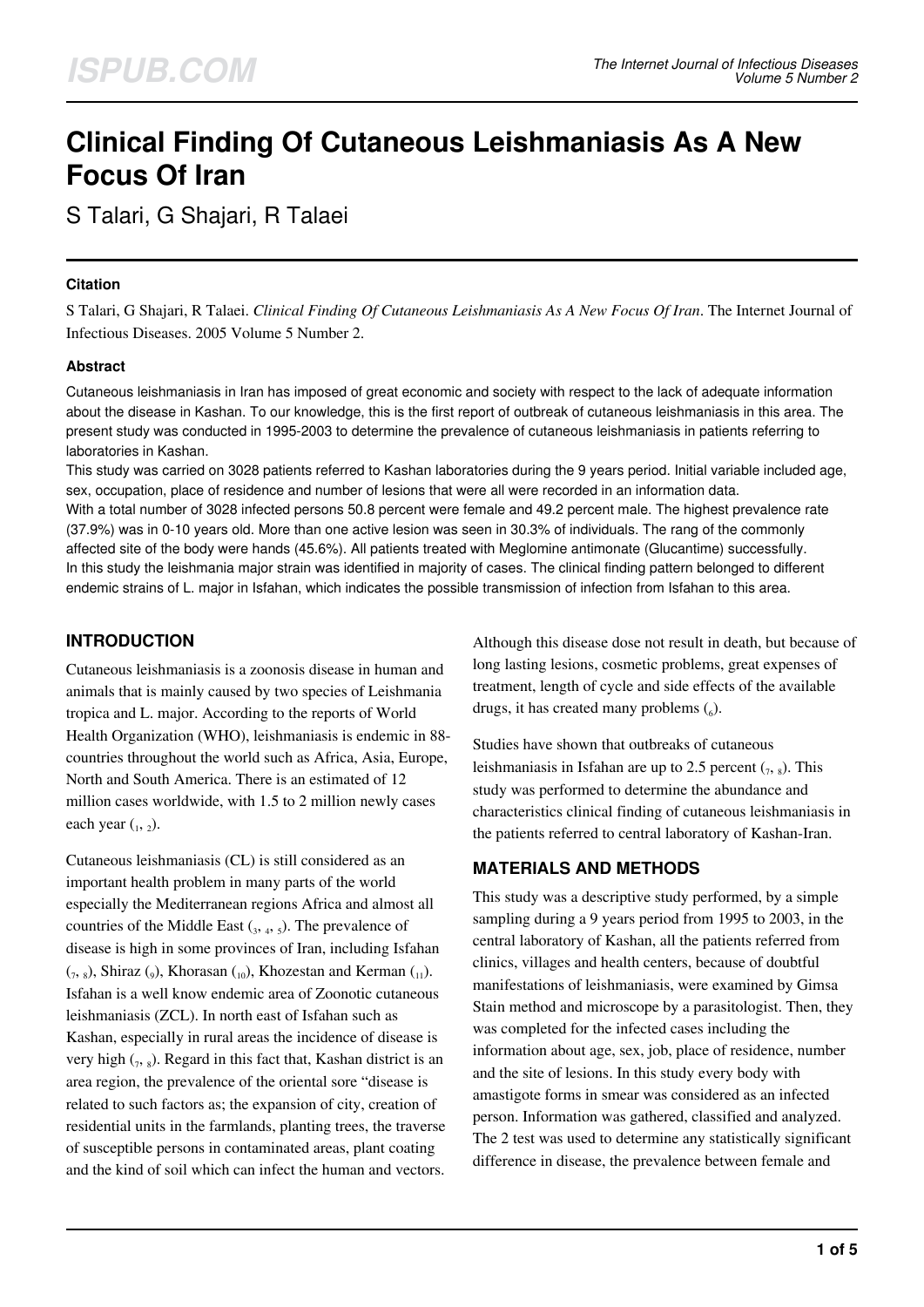male of patients.

# **RESULTS**

With total number of 3028 infected persons 50.8 percent were female and 49.2 percent male  $p<0.5$ ).

The highest rate of infection were seen in the age group of less than 10 years old ( 37.9 percent) and the least rate were in the age group of 40 to 50 (1.5 percent). The distribution of the active lesions in relation to the age is shown in fig 1.

## **Figure 1**

Figure 1: The prevalence of cutaneous leishmaniasis in patients referring to central laboratory of Kashan, according to the age.



Forty five and six percent of the lesions were found on the hands, 23 percent on the face, 19 percent on the legs, and 12.4 percent on the other site of the body. From the all infected patients, 2110 (69.7 percent) had only one lesion, 687 patients (22.7 percent) 2 lesions, 140 persons (4.6 %) 3 lesions and 91 (3%) had 4 active lesions. 1604 persons (53 percent) who were affected by "oriental sore" lesion, had many ulcers. According to the findings, most infected (79 percent) had spent at least one night in the Holy Shrine of Agha Ali Abbas, and only 15 percent had no any trip. While among all patients, (60.6 percent) were referred to other clinics and 30 percent of them were successfully treated.

The distribution of dermal leishmaniasis in this study indicated that, most of patients were living in hot climate villages and a few were lived in mountainous villages (p<0.005). Distribution of patients according to sex and place of residence is shown in the table 1.

This study showed that, the most prevalence of infection was in children and students and the least prevalence was among the employers.

# **Figure 2**

Table 1: The distribution of cutaneous leishmaniasis according to sex and place of residence.

| Place<br><b>Place of residence</b> | Male |      | Female |      | Total |                  |
|------------------------------------|------|------|--------|------|-------|------------------|
|                                    | No   | %    | No     | y,   | No    | $\gamma_{\rm s}$ |
| City                               | 280  | 18.8 | 428    | 27.8 | 708   | 23.4             |
| Hot villages                       | 1048 | 70.2 | 956    | 62.1 | 2001  | 66               |
| Mountainous<br>villages            | 163  | 11   | 156    | 10.1 | 319   | 10.6             |
| Total                              | 1488 | 100  | 1540   | 100  | 3028  | 100              |

The greatest rate of infection was in 1997(40 percent) and the least rate  $4.2\%$  in 2003. Fig  $(2)$ 

## **Figure 3**

Figure 2: The prevalence of cutaneous leishmaniasis patients referred to central laboratory of Kashan according to the year.



In addition the greatest rate of infection was in November and December, 20 and 26% percent respectively and the least rate were in March 2.5% fig 3. These findings show that, Kashan is a focus of zoonotic cutaneous leishmaniasis in Iran.

#### **Figure 4**

Figure 3: The prevalence of cutaneous leishmaniasis in patients referred to central laboratory of Kashan according to the month.

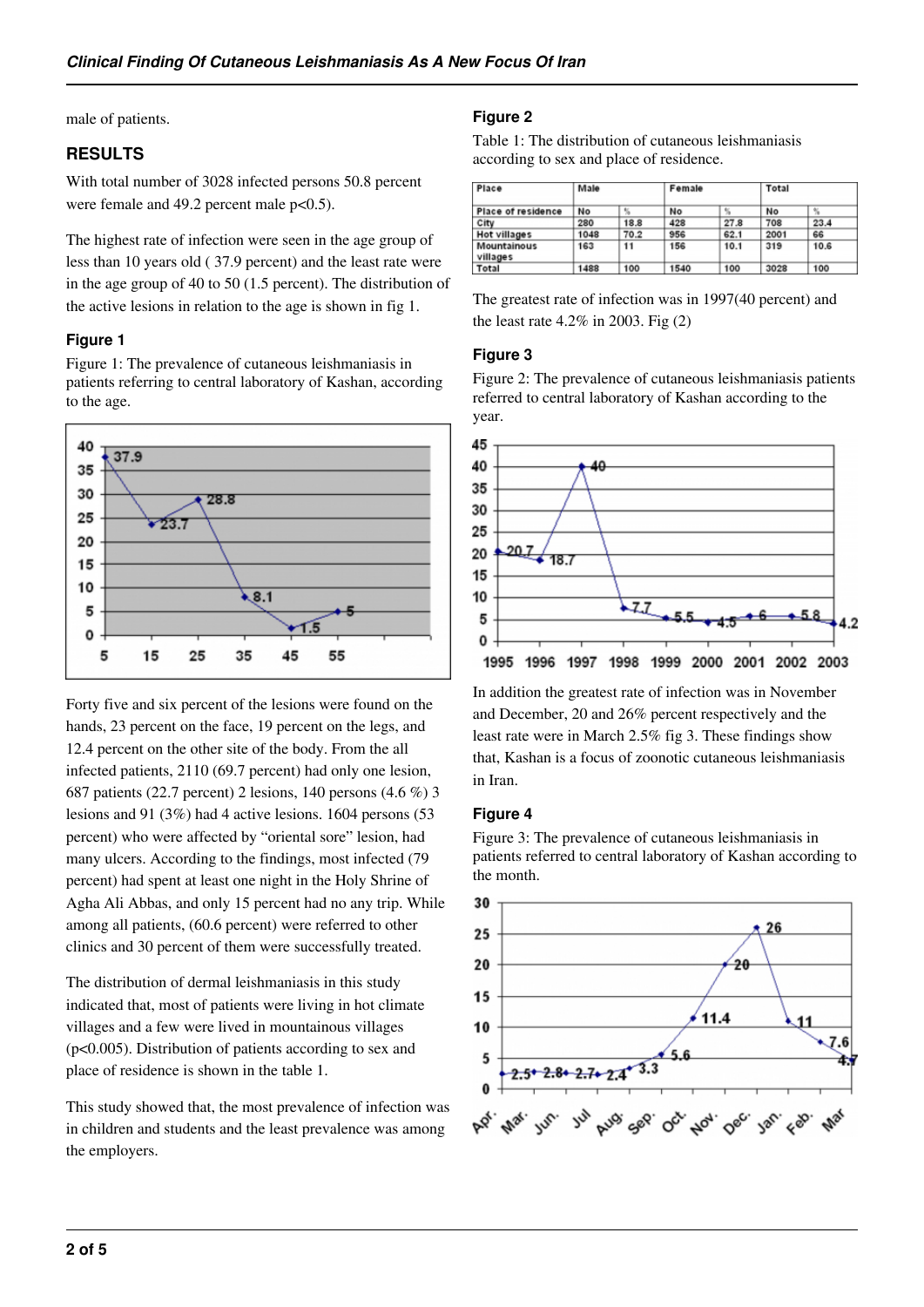# **DISCUSSION**

In this study, the prevalence of leishmaniasis was 50.8 percent among male and was 49.2 percent among female. Also, most of the cases were in the hot villages 96 percent, and the least were in the mountainous villages (4%).

Depending on the findings of this research, the greatest rate of prevalence of cutaneous leishmaniasis was among the children of 10 years and below (37.9%); and the least rate was among the persons between the ages of 40-50 (1.5%). Javadian and his colleagues, found that the prevalence of this disease in the city of Bam was 2.03 percent  $_{(10)}$ , Yaghobi reported in the students of schools of Barkhar Isfahan 2.5 percent  $_{12}$ ) and according to the study of Talari and his colleagues this rate was 1.2 percent in the students of schools of Kashan  $_{13}$ ).

Comparing the result of previous studies with our findings shows the high rate of infection in the area villages of Kashan. The higher rate of leishmaniasis among the age group of 10 and below (37.9%) indicates that this disease is not endemic in Kashan area. In Isfahan, the acute phase disease was among the children under the 5 age, the prevalence of disease in male and female was equal among children and the adults  $(_{6})$ .

In this study the most lesions were seen in the hands (45.6 percent), face (23 percent), legs (19 percent) and other parts of the body (12.4 percent).

Culture, customs and geographic location of Kashan, presence of contaminated centers in Badrood and Ardestan, and traverse of susceptible hosts specially the migration of Afghans to this areas are most important factors in expanding the disease  $(1,1,13)$ . Because the Phlebotomus attack the exposed area of the body to suck the blood, the lesions mostly appears in the hands, face and legs  $_{14}$ ).

Considering the fact that about 30.3 percent of patients had more than one skin lesions, we concluded that the sandfly bites the host more than one time the most increase in the prevalence of disease in the next years was due to the parasite enters the bloodstream from every area of the bite( $_{15,16,17,18}$ ).

Our findings also indicate that the greatest rate of leishmaniasis was accured in November and December due to the existence of dominant species of L. major, in this area.

The highest rate of prevalence was in 1997 Fig 2 but had a great drop in 1998 and the next year. However, in 2001 we observed a mild increase in the prevalence and this may be due to acquired natural immunity against the dominant species of Leishmania.

Recent observation suggests that, only 60.6% have referred to the therapeutic centers and only 30 percent of them have treated. All together we suppose that, in the cases of lesions on the unexposed areas of the body, if with good health care to prevent secondary bacterial contamination, spontaneous resolution of lesions and natural immunity is possible (14). It should be mentioned that, anti-leishmaniasis drugs are very expensive and carry with them different side effects  $\binom{19}{19}$ ,  $\frac{20}{21}$ ,  $_{22}$ ,  $_{23}$ ).

# **CONCLUSION**

We recommended the authorities to take serious actions against the leishmaniasis to maintenance the health and safety of the community.

# **ACKNOWLEDGMENTS**

All the researchers have special thanks to the laboratory personals and the patients who participated in this study.

## **References**

1. WHO Expert committee: Epidemiological aspects. In: Control of the leishmaniasis. World Health Organization, Technical Report Series 793, pp41-46, 1990. 2. WHO Expert committee: The leishmaniasis, WHO Tech Rep Series, 701:2-4, 1984. 3. William H., Markle M.D., and Khaldoun Makoul M.O.: Cutaneous leishmaniasis: Recognition and treatment. American Family Physician, 1-9, 2004. 4. Khoury S., Saliba E.K., Oumeish O.Y., and Tawfig M.R.: Epidemiology of cutaneous leishmaniasis in Jordan. Inter J Dermatol, 35: 566-559,1996. 5. Alimohammadian M.H., Almasi H., Khabiri A.R., Hatam Gh., and Amirkhani A.: Identification of species and characteristics of an outbreak of cutaneous leishmaniasis in Iran. Iranian Biomedical Journal. 3(1,2): 31-39, 1999. 6. Momeni A. Clinical picture of cutaneus leishmaniasis in Isfahan, Iran. Int J Dermatol, 33(4): 260-5, 1994. 7. Nadim A., Faghih M.A., The epidemiology of cutaneous leishmaniasis in Isfahan province of Iran.Trans R Soc Trop Med Hyg. 62: 534-542, 1968. 8. Salimi M., A clinica and epidemiological comparison on the cutaneous leishmaniasis in the city and villages of Isfahan. Iranian Journal of Public Health. 2(4): 214-219,2000. 9. Moaddeb A., Gettner S., and Ardehali S.: Studies on the causative agent of cutaneous leishmaniasis in Shiraz Iran. Iran J Med Sci. 18:28-33,1993. 10. Javadian E., Nadim A., Tahvildari a., and Assefi V.: Epidemiology of cutaneous leishmaniasis in Korassan Iran, Bull Soc Path Exot. 69: 140-143, 1967. 11. Nadim A., Seyedi rashti M.A., A brief review of the epidemiology of various types of leishmaniasis in Iran. Acta Medica Iranica. 8:99-106,1971.

12. Yaghoobi M.R., Jafari R., and Hanafi A.A., A new epidemic focus of zoonotic cutaneous leishmaniasis in central Iran. Annals of Saudi Medicine, 24(2): 98-101,2004.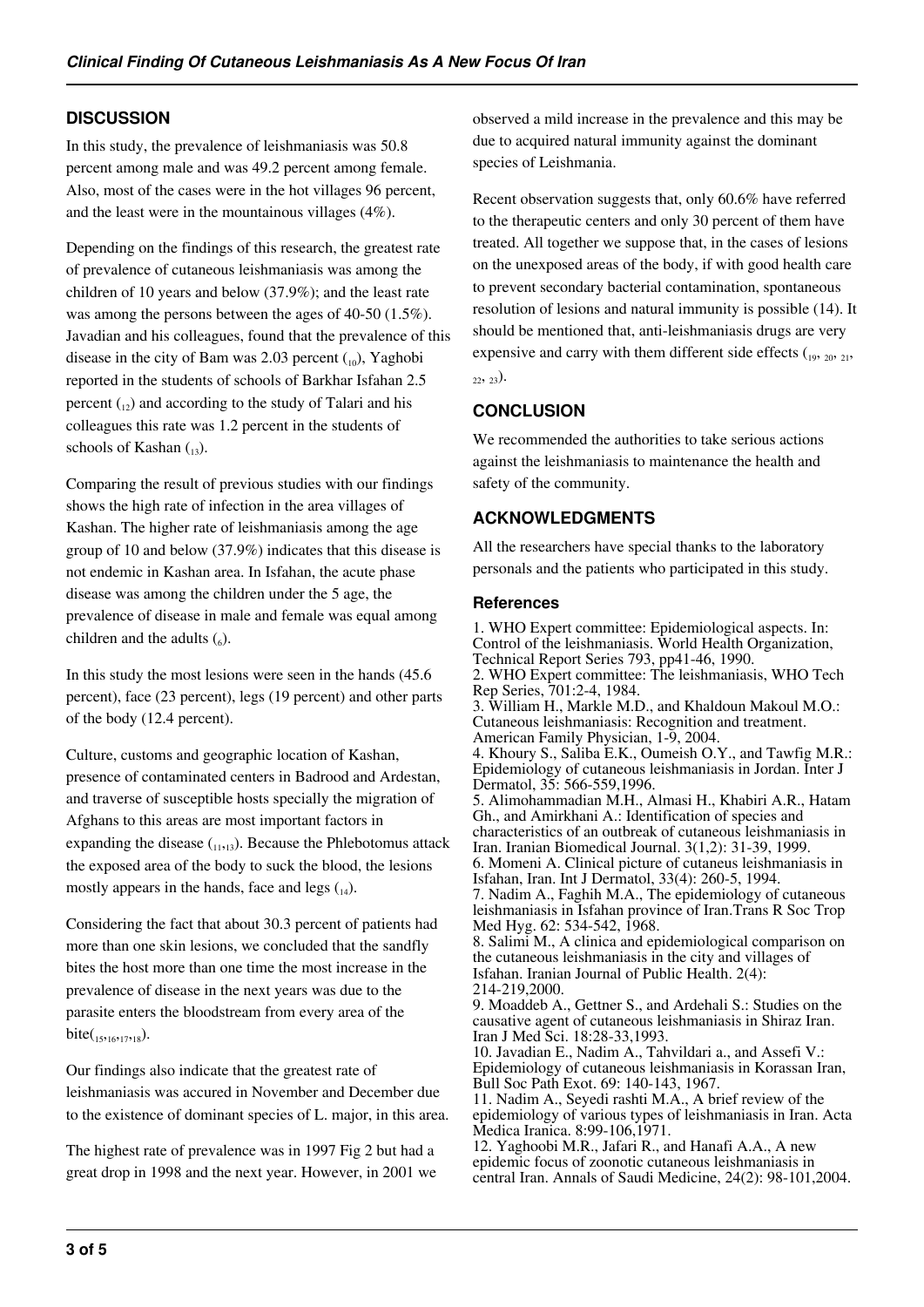13. Yaghoobi M.R., Hanafi A.A., Akhavan A.A., Zahrai A.R., and Mohebali M., Epidemiological study in a new focus of cutaneous leishmaniasis due to Leishmania major in Ardestantown, central Iran. Acta Tropica, 79:115-121, 2001. 14. Yaghoobi M.R., Akhavan A.A., and Zahrai A.R., Epidemiological study in a new focus of cutaneous leishmaniasis in the Islamic Republic of Iran. Easternmediterranean Health Journal, 9(4):65-72, 2003. 15. Ahmadiyazdi C., Narmani M.R., and Sadri B., Cutaneous leishmaniasis in Iran. The internal Journal of

Infectious Disease.1-9, 2004. 16. Kharfi M., Benmously R., Fekih N., Daoud M., and Kamoun M.R., Dermatology Online Journal, 10(2): 1-7,2005.

17. Yaghoobi M.R., Hanafi A.A., Javadian E., and Mohebali M., A new focus of cutaneous leishmaniasis caused by

Leishmania tropica. Saudi Medical Journal, 23(3):291-294, 2002.

18. Ajdary S., Alimphammadian M.H., and Kharazimi A., Comparison of immune profile of non healing cutaneous leishmaniasis patients with those with active lesions and those who have recovered from infection. Infection and Immunity, 68(4): 1760-64,2000.

19. Talari S.A. and Sadr F., Treatment of cutaneous leishmaniasis: Effectiveness, and adverse effects of the drugs. Feyz, Kashan University of Medical Sciences, 33(15): 85-94,2005.

20. Talari S.A. Vakili Z., and Emami A.H., Effect of glucantime on blood parameters in patients with cutaneous leishmaniasis. Feyz, Kashan University of Medical Sciences, 10(5): 17-22,1999.

21. Vakili Z., Talari S.A., Moniri R., Ershadi A., and Ghazanfari K., Effect of glucantime on hepatic enzymes and renal function test among patients suffering from visceral leishmaniasis. Feyz, Kashan University of Medical Sciences, 9(2): 69-74,1997.

22. Sadr F., and Talari S.A., Effect of glucantime on electrocardiogram of patients suffering from cutaneous leishmaniasis. Feyz, Kashan University of Medical Sciences, 5(3): 13-20,1998.

23. Hanafi A.A., Dehghani A., Jafari R., and Ehrampoosh M.H., Efficacy of control program of zoonotic cutaneous leishmaniasis in a new focus of the disease. Medical Journal of Mashhad University of Medical Sciences, 46(2): 80-87, 2002.